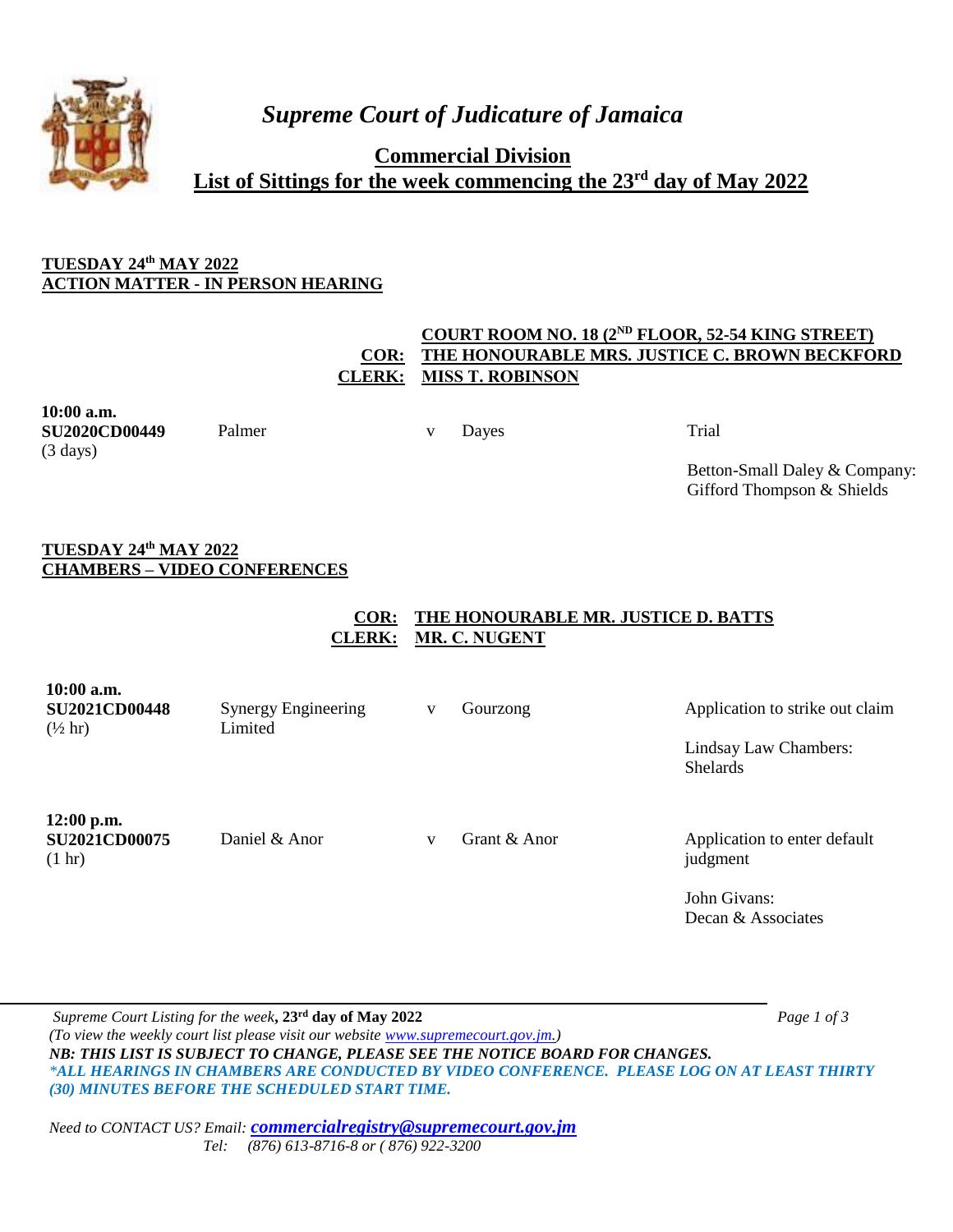### **TUESDAY 24th MAY 2022 CHAMBERS - VIDEO CONFERENCES CONT'D**

# **COR: THE HONOURABLE MRS. JUSTICE L. PALMER HAMILTON CLERK: MISS S. DOYLEY**

**10:00 a.m. SU2020CD00298**

 $(2 \text{ hrs})$ 

Gardener v Baloga Farms Limited & Anor

Application for interim injunction

Wilson & Franklyn: Garth McBean & Company

## **WEDNESDAY 25th MAY 2022**

## **COR: THE HONOURABLE MRS. JUSTICE L. PALMER HAMILTON CLERK: MISS S. DOYLEY**

# **IN PERSON HEARING - COURT ROOM NO. 19 (2ND FLOOR, 52-54 KING STREET)**

| 10:00 a.m.<br><b>SU2021CD00425</b><br>(2 hr)                                       | Prime Sport (Jamaica)<br>Limited | V | <b>Goodwill Gaming Enterprises</b><br>Limited | Interim injunction (part-heard)<br>Livingston Alexander & Levy:<br>Myers Fletcher & Gordon    |
|------------------------------------------------------------------------------------|----------------------------------|---|-----------------------------------------------|-----------------------------------------------------------------------------------------------|
| <b>VIDEO CONFERENCES</b><br>12:00 p.m.<br><b>SU2019CD00448</b><br>$(1 \text{ hr})$ | Rubis Energy Jamaica<br>Limited  | V | Simpson                                       | Pre-trial review<br>DunnCox:<br>M.D. Robb & Company                                           |
| $2:00$ p.m.<br><b>SU2022CD00148</b><br>$(1 \text{ hr})$                            | Scott                            | V | Bostick & Ors                                 | Application for injunction;<br>application to dispense with<br>personal service of claim form |

Neco G. Pagon

*Supreme Court Listing for the week***, 23rd day of May 2022** *Page 2 of 3 (To view the weekly court list please visit our website [www.supremecourt.gov.jm.](http://www.supremecourt.gov.jm/)) NB: THIS LIST IS SUBJECT TO CHANGE, PLEASE SEE THE NOTICE BOARD FOR CHANGES. \*ALL HEARINGS IN CHAMBERS ARE CONDUCTED BY VIDEO CONFERENCE. PLEASE LOG ON AT LEAST THIRTY (30) MINUTES BEFORE THE SCHEDULED START TIME.*

*Need to CONTACT US? Email: [commercialregistry@supremecourt.gov.jm](mailto:commercialregistry@supremecourt.gov.jm) Tel: (876) 613-8716-8 or ( 876) 922-3200*